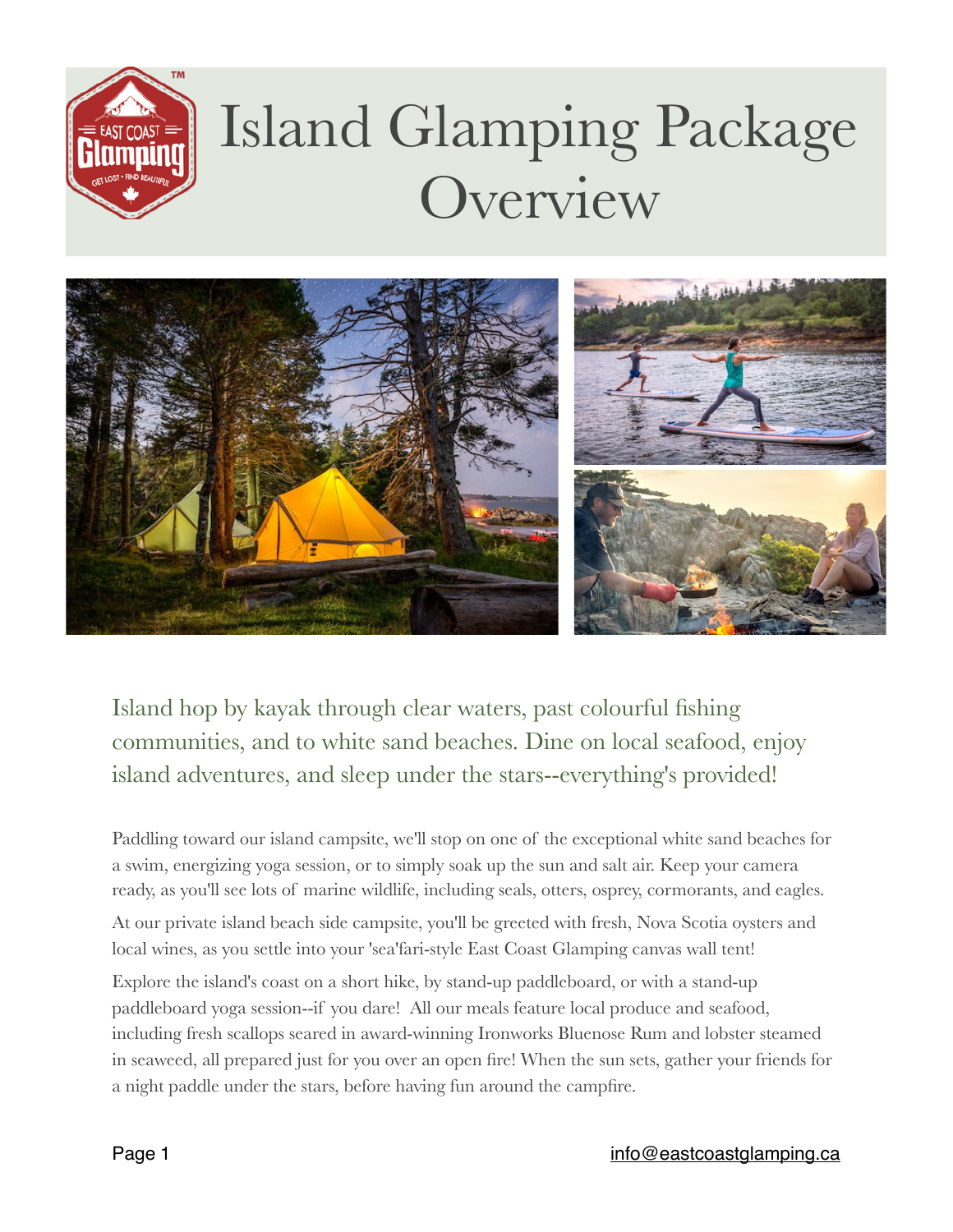

# **Experience Includes:**

- Experienced certified guide and a wilderness chef
- Meet local residents, like the last lighthouse keeper in the LaHave Islands
- All meals and snacks, feature local delicacies, such as scallops, oysters, lobster, water buffalo mozzarella, sourdough breads and freshly-baked goods
- Guided kayaking, paddleboarding, and yoga sessions, including quality paddling equipment
- East Coast Glamping Maritime-furnished canvas wall tents, with off-the-ground beds, quality bedding, camp chairs, and ambient lights

#### **A note about food:**

**We believe that incredible meals are essential to a memorable backcountry experience. Our guides pride themselves on their excellent camp cooking skills and we outfit all of our trips with fresh, locally sourced ingredients and regional specialties. We are also accustomed to accommodating different tastes and food requirements. Before your trip, you will be contacted by your guide to discuss trip plans and any food preferences you may have. Be prepared to work up an appetite in the fresh air and be extremely well fed!**



## **Experience Dates:**

Trip departs 10am on day of departure and returns 4pm on trip return date.

Experience Dates:

#### 2 Day Experience:

July 21-22nd, 2019 (\$749) September 3-4th, 2019 (\$749)

3 Day Experience: July 18-20th, 2019 (\$1199) September 5-7th, 2019 (\$1199)

### 4 Day Experience August 22nd-25th, 2019 (\$1499)

Transportation from the Halifax Stanfield International Airport is available. Return private shuttle is \$400 per person. Contact for availability and group shuttle rates.

[info@eastcoastglamping.ca](mailto:info@eastcoastglamping.ca)